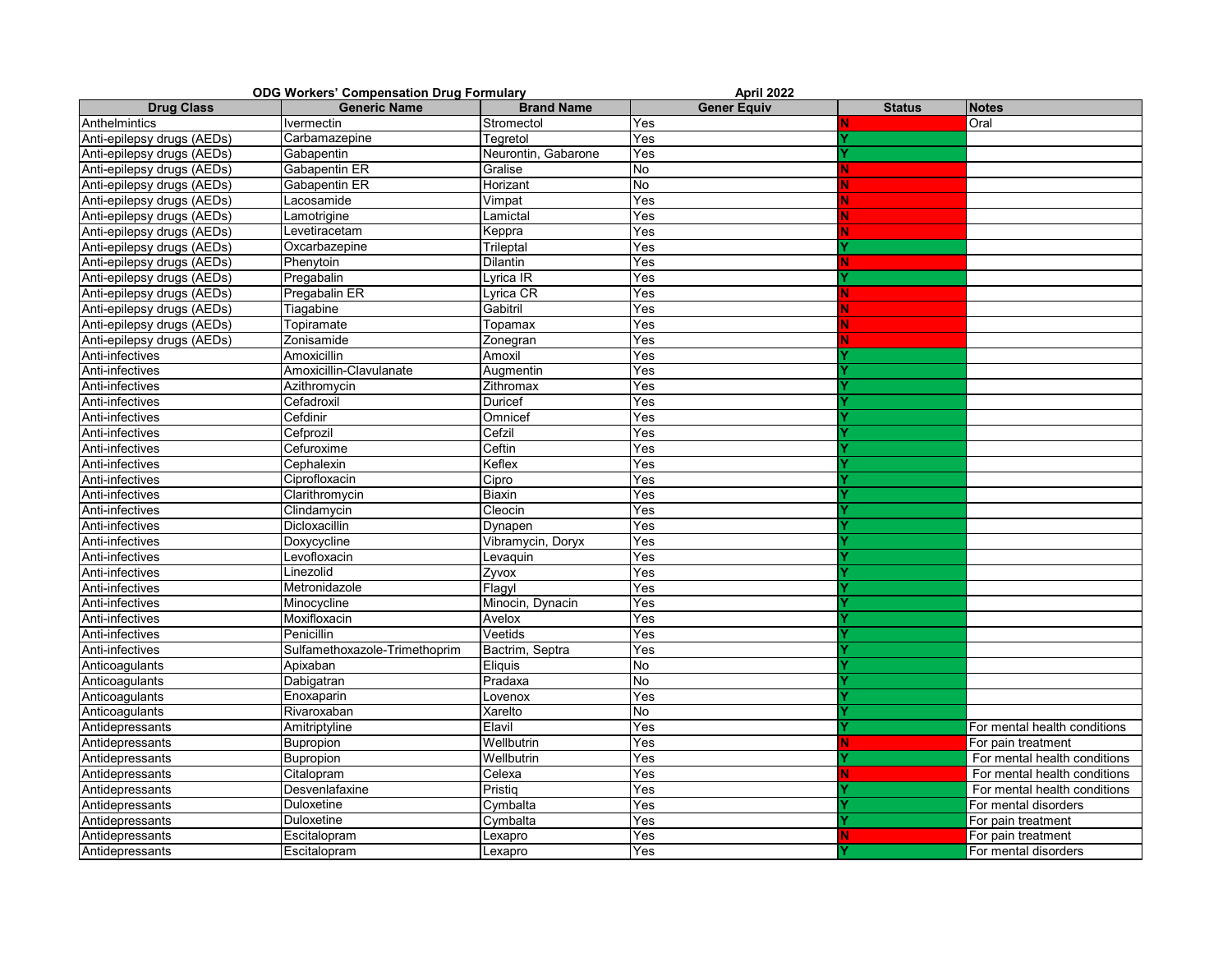| Antidepressants   | Esketamine          | Spravato      | No        | N                            | Nasal spray            |
|-------------------|---------------------|---------------|-----------|------------------------------|------------------------|
| Antidepressants   | Fluoxetine          | Prozac        | Yes       | N                            | For pain treatment     |
| Antidepressants   | Fluoxetine          | Prozac        | Yes       |                              | For mental disorders   |
| Antidepressants   | Fluvoxamine         | Luvox         | Yes       | N                            | For mental disorders   |
| Antidepressants   | Milnacipran         | Savella/Ixel  | Yes       |                              | For mental disorders   |
| Antidepressants   | Mirtazapine         | Remeron       | Yes       | N                            | For pain treatment     |
| Antidepressants   | Mirtazapine         | Remeron       | Yes       |                              | For mental disorders   |
| Antidepressants   | Nortriptyline       | Pamelor       | Yes       |                              | For mental disorders   |
| Antidepressants   | Paroxetine          | Paxil         | Yes       | N                            | For pain treatment     |
| Antidepressants   | Paroxetine          | Paxil         | Yes       |                              | For mental disorders   |
| Antidepressants   | Sertraline          | Zoloft        | Yes       | N                            | For pain treatment     |
| Antidepressants   | Sertraline          | Zoloft        | Yes       |                              | For mental disorders   |
| Antidepressants   | Venlafaxine         | Effexor       | Yes       |                              | For mental disorders   |
| Antidepressants   | Venlafaxine ER      | Effexor XR    | Yes       |                              |                        |
| Antidiabetics     | Acarbose            | Precose       | Yes       | N                            |                        |
| Antidiabetics     | Exenatide           | <b>Byetta</b> | No        |                              |                        |
| Antidiabetics     | Glimepiride         | Amarvl        | Yes       |                              |                        |
| Antidiabetics     | Glipizide           | Glucotrol     | Yes       |                              |                        |
| Antidiabetics     | Glyburide           | Glynase       | Yes       |                              |                        |
| Antidiabetics     | Human insulin       | Novolin       | No        |                              |                        |
| Antidiabetics     | Insulin aspart      | NovoLog       | No        |                              |                        |
| Antidiabetics     | Insulin human       | Humulin       | No        | N                            |                        |
| Antidiabetics     | Insulin lispro      | Humalog       | No        |                              |                        |
| Antidiabetics     | Metformin           | Glucophage    | Yes       |                              |                        |
| Antidiabetics     | Miglitol            | Glyset        | Yes       |                              |                        |
| Antidiabetics     | Nateglinide         | Starlix       | Yes       |                              |                        |
| Antidiabetics     | Pioglitazone        | Actos         | Yes       |                              |                        |
| Antidiabetics     | Repaglinide         | Prandin       | Yes       |                              |                        |
| Antidiabetics     | Rosiglitazone       | Avandia       | Yes       |                              |                        |
| Antidiabetics     | Saxagliptin         | Onglyza       | No        |                              |                        |
| Antidiabetics     | Sitagliptin         | Januvia       | <b>No</b> |                              |                        |
| Antiemetics       | Ondansetron         | Zofran        | Yes       |                              | Oral dissolving tablet |
| Antiemetics       | Ondansetron         | Zuplenz       | No        |                              | Oral soluble film      |
| Antihypertensives | Aliskiren           | Tekturna      | No        |                              |                        |
| Antihypertensives | Amlodipine          | Norvasc       | Yes       |                              |                        |
| Antihypertensives | Atenolol            | Tenormin      | Yes       |                              |                        |
| Antihypertensives | Benazepril          | Lotensin      | Yes       |                              |                        |
| Antihypertensives | Captopril           | Capoten       | Yes       |                              |                        |
| Antihypertensives | Clonidine           | Catapres      | Yes       | N.<br><b>Service Service</b> |                        |
| Antihypertensives | Doxazosin           | Cardura       | Yes       | N.                           |                        |
| Antihypertensives | Enalapril           | Vasotec       | Yes       |                              |                        |
| Antihypertensives | Hydralazine         | Apresoline    | Yes       | Ν                            |                        |
| Antihypertensives | Hydrochlorothiazide | <b>HCTZ</b>   | Yes       |                              |                        |
| Antihypertensives | Lisinopril          | Zestril       | Yes       |                              |                        |
| Antihypertensives | Losartan            | Cozaar        | Yes       |                              |                        |
| Antihypertensives | Metoprolol          | Lopressor     | Yes       |                              |                        |
| Antihypertensives | Minoxidil           | Loniten       | Yes       | N                            |                        |
| Antihypertensives | Nadolol             | Corgard       | Yes       |                              |                        |
| Antihypertensives | Nicardipine         | Cardene       | Yes       |                              |                        |
| Antihypertensives | Nifedipine          | Procardia     | Yes       |                              |                        |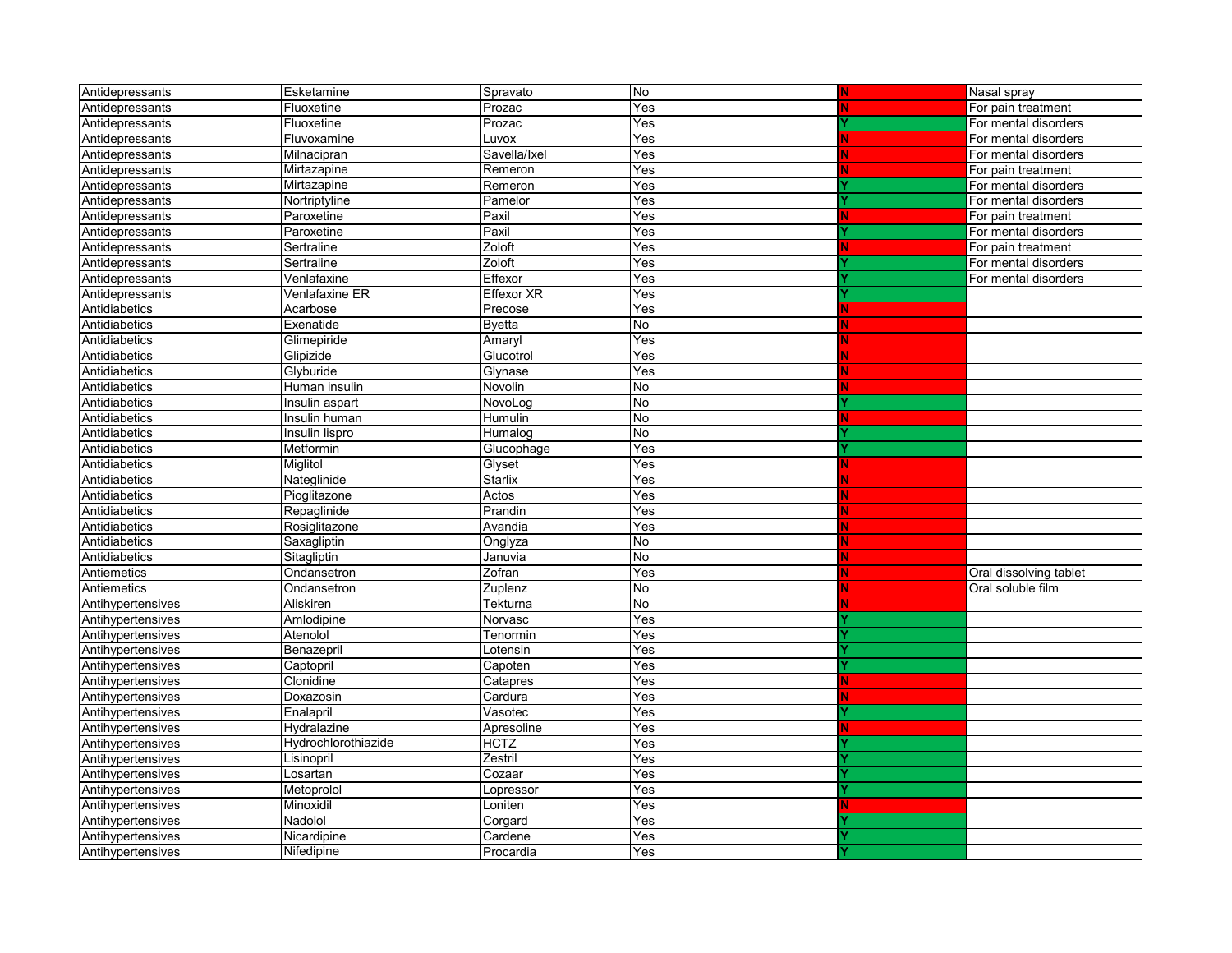| Antihypertensives       | Olmesartan                   | Benicar                | Yes            |    |                      |
|-------------------------|------------------------------|------------------------|----------------|----|----------------------|
| Antihypertensives       | Prazosin                     | <b>Minipress</b>       | Yes            | Ν  | For Hypertension     |
| Antihypertensives       | Prazosin                     | <b>Minipress</b>       | Yes            |    | For PTSD, nightmares |
| Antihypertensives       | Propranolol                  | Inderal                | Yes            |    |                      |
| Antihypertensives       | Ramipril                     | Altace                 | Yes            |    |                      |
| Antihypertensives       | Spironolactone               | Aldactone              | Yes            | N. |                      |
| Antihypertensives       | Terazosin                    | Hytrin                 | Yes            |    |                      |
| Antihypertensives       | Valsartan                    | Diovan                 | Yes            |    |                      |
| Asthma medications      | Albuterol inhalation         | Proventil/Ventolin     | Yes            |    | Not metered          |
| Asthma medications      | Albuterol oral tablet        | Albuterol              | Yes            | N. |                      |
| Asthma medications      | Albuterol/Ipratropium        | Combivent              | Yes            |    | Not metered          |
| Asthma medications      | Beclomethasone               | Qvar                   | No             |    |                      |
| Asthma medications      | <b>Budesonide</b>            | Symbicort              | No             |    |                      |
| Asthma medications      | <b>Budesonide inhalation</b> | Pulmicort              | Yes            |    | Not metered          |
| Asthma medications      | Ciclesonide                  | Alvesco                | <b>No</b>      |    |                      |
| Asthma medications      | Cromolyn                     | Cromolyn               | Yes            | N  |                      |
| Asthma medications      | Fluticasone inhalation       | Flovent                | No             |    |                      |
| Asthma medications      | Formoterol                   | Foradil                | No             | Ν  |                      |
| Asthma medications      | Ipratropium                  | Atrovent               | Yes            |    | Not metered          |
| Asthma medications      | Levalbuterol                 | Xopenex                | Yes            |    | Not metered          |
| Asthma medications      | Mometasone Furoate           | Asmanex                | No             |    |                      |
| Asthma medications      |                              | Dulera                 | No             |    |                      |
| Asthma medications      | Montelukast                  | Singulair              | Yes            | N  |                      |
| Asthma medications      | Omalizumab                   | Xolair                 | No             |    |                      |
| Asthma medications      | Pirbuterol                   | Maxair                 | No             |    |                      |
| Asthma medications      | Salmeterol                   | Serevent               | No             | N. |                      |
| Asthma medications      | Salmeterol/Fluticasone       | Advair                 | No             |    |                      |
|                         |                              | Slo-Bid, Elixophyllin, |                |    |                      |
|                         | Theophylline                 | Quibron-T, Theo-24,    | Yes            |    |                      |
|                         |                              | Theochron, Theolair,   |                |    |                      |
| Asthma medications      |                              | Uniphyl                |                |    |                      |
| Asthma medications      | Zafirlukast                  | Accolate               | Yes            |    |                      |
| Asthma medications      | Zileuton                     | Zyflo                  | No             |    |                      |
| Atypical antipsychotics | Aripiprazole                 | Abilify                | Yes            |    |                      |
| Atypical antipsychotics | Olanzapine                   | Zyprexa                | Yes            |    |                      |
| Atypical antipsychotics | Quetiapine                   | Seroquel               | Yes            |    |                      |
| Atypical antipsychotics | Risperidone                  | Risperdal              | Yes            |    |                      |
| Benzodiazepines         | Alprazolam                   | Xanax                  | Yes            |    |                      |
| Benzodiazepines         | Chlordiazepoxide             | Librium                | Yes            |    |                      |
| Benzodiazepines         | Clonazepam                   | Klonopin               | Yes            |    |                      |
| Benzodiazepines         | Clorazepate                  | Tranxene               | Yes            |    |                      |
| Benzodiazepines         | Diazepam                     | Valium                 | Yes            |    |                      |
| Benzodiazepines         | Estazolam                    | ProSom                 | Yes            |    |                      |
| Benzodiazepines         | Flurazepam                   | Dalmane                | Yes            |    |                      |
| Benzodiazepines         | Lorazepam                    | Ativan                 | Yes            |    |                      |
| Benzodiazepines         | Midazolam                    | Versed                 | Yes            |    |                      |
| Benzodiazepines         | Oxazepam                     | Serax                  | Yes            |    |                      |
| Benzodiazepines         | Quazepam                     | Doral                  | $\overline{N}$ |    |                      |
| Benzodiazepines         | Temazepam                    | Restoril               | Yes            |    |                      |
| Benzodiazepines         | Triazolam                    | Halcion                | Yes            |    |                      |
|                         |                              |                        |                |    |                      |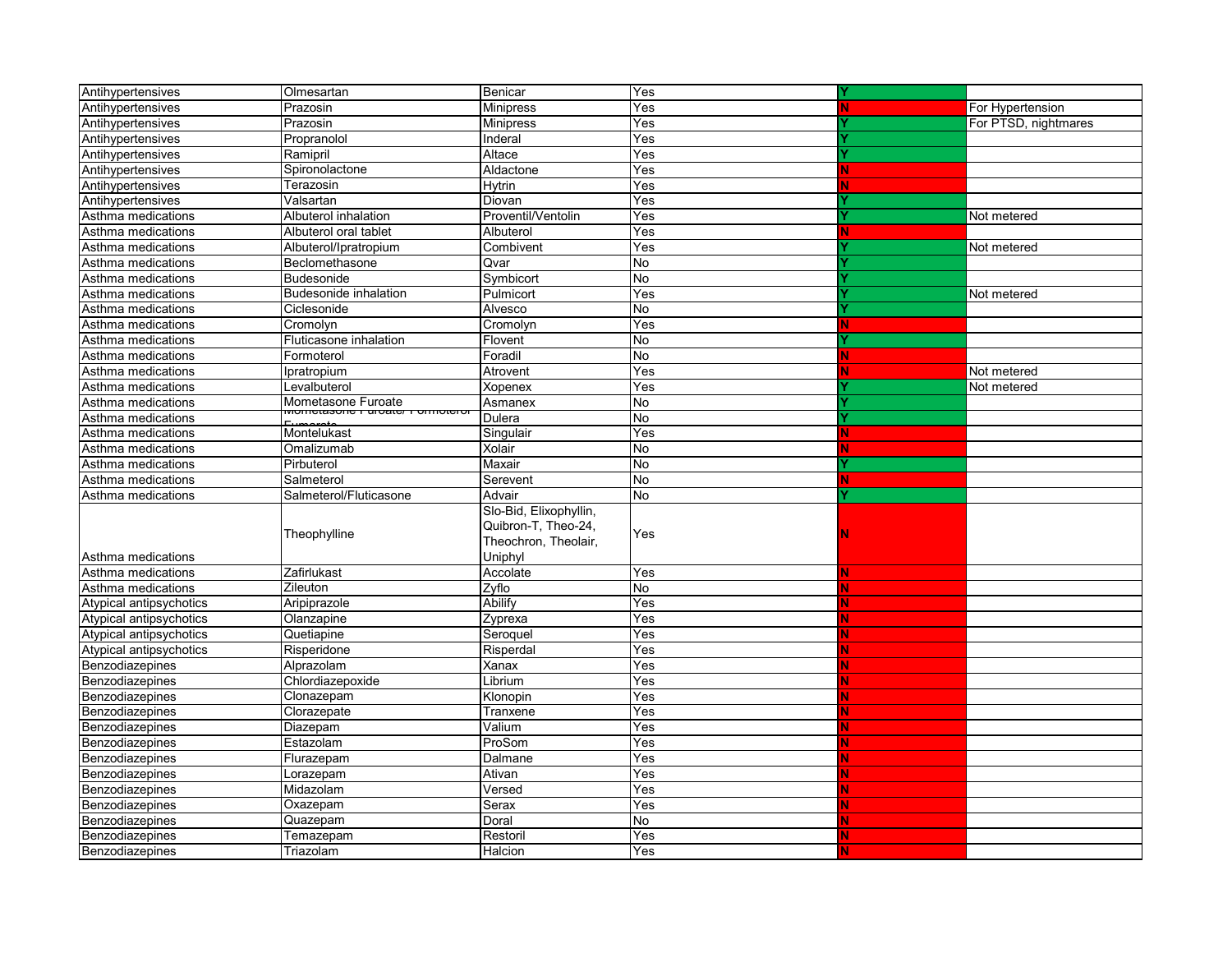| Bisphosphonates                                               | Alendronate                 | Fosamax                   | Yes       |    |                      |
|---------------------------------------------------------------|-----------------------------|---------------------------|-----------|----|----------------------|
| Bisphosphonates                                               | Ibandronate                 | <b>Boniva</b>             | Yes       |    |                      |
| Bisphosphonates                                               | Pamidronate Disodium        | Aredia                    | Yes       |    | Intravenous infusion |
| Bisphosphonates                                               | Risedronate                 | Actonel, Atelvia          | Yes       |    |                      |
| Botulinum toxin                                               | Botulinum toxin type A      | Dysport                   | No        |    |                      |
| Botulinum toxin                                               | IncobotulinumtoxinA         | Xeomin                    | No        |    |                      |
| Botulinum toxin                                               | OnabotulinumtoxinA          | <b>Botox</b>              | No        |    |                      |
| Botulinum toxin                                               | RimabotulinumtoxinB         | Myobloc                   | No        |    |                      |
| Cannabinoids                                                  | Marijuana/dronabinol        | Marinol                   | Yes       |    |                      |
| Cannabinoids                                                  | Nabilone                    | Cesamet                   | No        |    |                      |
| Cannabinoids                                                  | Tetrahydrocannabinol        | THC dronabinol<br>Marinol | Yes       |    |                      |
| Central adrenergic agonists                                   | Clonidine, intrathecal      | Duraclon                  | Yes       |    |                      |
| <b>CGRP Inhibitors</b>                                        | Atogepant                   | Qulipta                   | No        |    |                      |
| <b>CGRP Inhibitors</b>                                        | Eptinezumab-jjmr            | Vyepti                    | No        |    | Intravenous infusion |
| <b>CGRP</b> Inhibitors                                        | Erenumab-aooe               | Aimovig                   | No        |    | Prefilled injectable |
| <b>CGRP Inhibitors</b>                                        | Fremanezumab                | Ajovy                     | No        |    | Prefilled injectable |
| <b>CGRP Inhibitors</b>                                        | Galcanezumab-gnlm           | Emgality                  | No        |    | Prefilled injectable |
| <b>CGRP Inhibitors</b>                                        | <b>Rimegepant Sulfate</b>   | Nurtec                    | No        |    |                      |
| <b>CGRP Inhibitors</b>                                        | Ubrogepant                  | Ubrelvy                   | No        |    |                      |
| Compound drugs                                                | N/A                         | N/A                       | No        |    |                      |
| Disease-modifying antirheumatic druHydroxychloroquine sulfate |                             | Plaquenil                 | Yes       |    | For COVID-19         |
| Dopamine agonists                                             | Amantadine                  | Symmetrel                 | Yes       |    |                      |
| Dopamine agonists                                             | Carbidopa/Levodopa          | Sinemet                   | Yes       |    |                      |
| Dopamine agonists                                             | Pramipexole                 | Mirapex                   | Yes       | N  | Not ER               |
| Dopamine agonists                                             | Ropinirole                  | Requip                    | Yes       |    | Not ER               |
| Gout medications                                              | Colchicine                  | Colchicine                | Yes       |    |                      |
| H2-receptor antagonists                                       | Cimetidine                  | Tagamet                   | Y-OTC     |    |                      |
| H2-receptor antagonists                                       | Famotidine                  | Pepcid                    | Y-OTC     |    |                      |
| H2-receptor antagonists                                       | Ranitidine                  | Zantac                    | Y-OTC     |    |                      |
| <b>HIV Antiretrovirals</b>                                    | Atazanavir                  | Reyataz                   | Yes       |    |                      |
| <b>HIV Antiretrovirals</b>                                    | Darunavir                   | Prezista                  | <b>No</b> |    |                      |
| <b>HIV Antiretrovirals</b>                                    | Didanosine                  | Videx                     | No        | N. |                      |
| <b>HIV Antiretrovirals</b>                                    | Didanosine ER               | Videx EC                  | Yes       |    |                      |
| <b>HIV Antiretrovirals</b>                                    | Emtricitabine               | Emtriva                   | No        |    |                      |
| <b>HIV Antiretrovirals</b>                                    | Emtricitabine/Tenofovir     | Truvada                   | Yes       |    |                      |
| <b>HIV Antiretrovirals</b>                                    | Etravirine                  | Intelence                 | <b>No</b> |    |                      |
| <b>HIV</b> Antiretrovirals                                    | Lamivudine                  | Epivir                    | Yes       |    |                      |
| <b>HIV</b> Antiretrovirals                                    | Lamivudine/Zidovudine       | Combivir                  | Yes       |    |                      |
| <b>HIV Antiretrovirals</b>                                    | Lopinavir/Ritonavir         | Kaletra                   | Yes       |    | For COVID-19         |
| <b>HIV Antiretrovirals</b>                                    | Lopinavir/Ritonavir         | Kaletra                   | Yes       |    | For HIV              |
| <b>HIV Antiretrovirals</b>                                    | Nelfinavir                  | Viracept                  | <b>No</b> | N  |                      |
| <b>HIV Antiretrovirals</b>                                    | Nevirapine                  | Viramune                  | Yes       |    |                      |
| <b>HIV Antiretrovirals</b>                                    | Nevirapine ER               | Viramune XR               | Yes       |    |                      |
| <b>HIV</b> Antiretrovirals                                    | Raltegravir                 | Isentress                 | No        |    |                      |
| <b>HIV Antiretrovirals</b>                                    | Rilpivirine                 | Edurant                   | No        |    |                      |
| <b>HIV Antiretrovirals</b>                                    | Ritonavir                   | Norvir                    | Yes       |    |                      |
| <b>HIV Antiretrovirals</b>                                    | Tenofovir                   | Viread                    | Yes       |    |                      |
| <b>HIV Antiretrovirals</b>                                    | Tipranavir                  | Aptivus                   | No        | Ν  |                      |
| <b>HIV Antiretrovirals</b>                                    | Zidovudine                  | Retrovir                  | Yes       |    |                      |
| Human Immune globulins                                        | Hepatitis B Immune Globulin | HepaGam B                 | <b>No</b> |    |                      |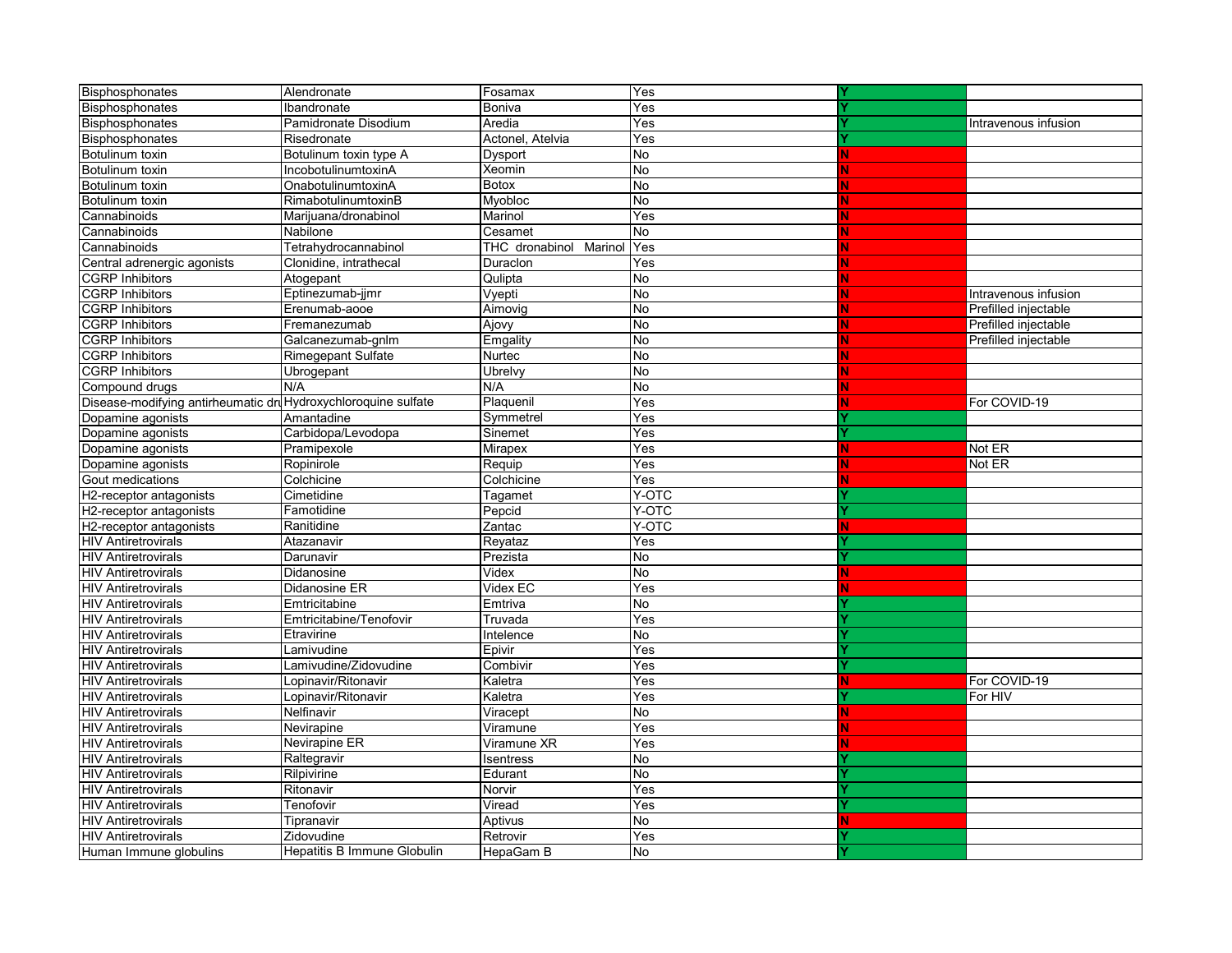| Human Immune globulins     | Hepatitis B Immune Globulin     | HepaGamB NovaPluss          | No                        |    |               |
|----------------------------|---------------------------------|-----------------------------|---------------------------|----|---------------|
| Human Immune globulins     | Hepatitis B Immune Globulin     | Hyperhep B                  | No                        |    |               |
| Human Immune globulins     | Hepatitis B Immune Globulin     | Nabi-HB                     | No                        |    |               |
| Laxatives                  | Lubiprostone                    | Amitiza                     | No                        | N. |               |
| Laxatives                  | Methylnaltrexone                | Relistor                    | <b>No</b>                 |    |               |
| Laxatives                  | Naloxegol                       | Movantik                    | No                        |    |               |
| Laxatives                  | <b>OTC Laxatives</b>            | various                     | Y-OTC                     |    |               |
| Muscle relaxants           | Baclofen                        | Lioresal                    | Yes                       |    | Oral tablets  |
| Muscle relaxants           | Baclofen                        | Ozobax                      | Yes                       |    | Oral solution |
| Muscle relaxants           | Carisoprodol                    | Soma                        | Yes                       |    |               |
| Muscle relaxants           | Chlorzoxazone                   | Lorzone                     | No                        |    |               |
| Muscle relaxants           | Chlorzoxazone                   | Parafon Forte               | Yes                       |    |               |
| Muscle relaxants           | Cyclobenzaprine                 | Flexeril, Fexmid            | Yes                       |    |               |
| Muscle relaxants           | Cyclobenzaprine ER              | Amrix                       | No                        | N  |               |
| Muscle relaxants           | Dantrolene                      | Dantrium                    | Yes                       |    |               |
| Muscle relaxants           | Meprobamate                     | Miltown                     | Yes                       |    |               |
| Muscle relaxants           | Metaxalone                      | Skelaxin                    | Yes                       |    |               |
| Muscle relaxants           | Methocarbamol                   | Robaxin, Relaxin            | Yes                       |    |               |
|                            |                                 |                             |                           |    |               |
|                            |                                 | Norflex, Banflex, Antiflex, | Yes                       |    |               |
| Muscle relaxants           | Orphenadrine                    | Mio-Rel, Orphenate          |                           |    |               |
| Muscle relaxants           | Tizanidine                      | Zanaflex                    | Yes                       |    |               |
| Nonprescription analgesics | Acetaminophen                   | Tylenol                     | Y-OTC                     |    |               |
| Nonprescription analgesics | Aspirin                         | Bayer                       | Y-OTC                     |    |               |
| <b>NSAIDs</b>              | Ibuprofen and famotidine        | Duexis                      | Yes                       | N  |               |
| <b>NSAIDs</b>              | Celecoxib                       | Celebrex                    | Yes                       |    |               |
| <b>NSAIDs</b>              | Diclofenac                      | Zorvolex                    | No                        |    |               |
| <b>NSAIDs</b>              | Diclofenac epolamine            | Flector                     | No                        | N  | Topical patch |
| <b>NSAIDs</b>              | Diclofenac Potassium            | Cataflam                    | Yes                       |    |               |
| <b>NSAIDs</b>              | Diclofenac Potassium            | Zipsor                      | Yes                       | N. |               |
| <b>NSAIDs</b>              | Diclofenac sodium               | Pennsaid                    | Yes                       |    | Topical       |
| <b>NSAIDs</b>              | Diclofenac sodium               | Voltaren                    | Yes                       |    |               |
| <b>NSAIDs</b>              | Diclofenac sodium               | Voltaren gel                | Y-OTC                     |    | Topical       |
|                            | Diclofenac sodium and           |                             |                           |    |               |
| <b>NSAIDs</b>              | misoprostol                     | Arthrotec                   | Yes                       | N  |               |
| <b>NSAIDs</b>              | Diclofenac sodium ER            | Voltaren-XR                 | Yes                       |    |               |
| <b>NSAIDs</b>              | Diflunisal                      | Dolobid                     | Yes                       |    |               |
| <b>NSAIDs</b>              | Esomeprazole/Naproxen           | Vimovo                      | Yes                       | Ν  |               |
| <b>NSAIDs</b>              | Etodolac                        | Lodine                      | Yes                       |    |               |
| <b>NSAIDs</b>              | Etodolac ER                     | Lodine XL                   | $\overline{\text{Yes}}$   |    |               |
| <b>NSAIDs</b>              | Fenoprofen                      | Nalfon                      | $\overline{Yes}$          |    |               |
| <b>NSAIDs</b>              | Flurbiprofen                    | Ansaid                      | Yes                       |    |               |
| <b>NSAIDs</b>              | Ibuprofen                       | Advil                       | Y-OTC                     |    |               |
| <b>NSAIDs</b>              | Ibuprofen                       | Motrin                      | Y-OTC                     |    |               |
| <b>NSAIDs</b>              | Ibuprofen                       | Motrin                      | $\overline{\mathsf{Yes}}$ |    |               |
| <b>NSAIDs</b>              | Indomethacin                    | Indocin                     | Yes                       | N  |               |
| <b>NSAIDs</b>              |                                 | Tivorbex                    | $\overline{N}$            |    |               |
| <b>NSAIDs</b>              | Indomethacin<br>Indomethacin ER | <b>Indocin SR</b>           | Yes                       | N  |               |
| <b>NSAIDs</b>              | Ketoprofen                      | Ketoprofen                  | Yes                       |    |               |
|                            |                                 |                             | Yes                       |    |               |
| <b>NSAIDs</b>              | Ketoprofen                      | Ketoprofen ER               |                           |    |               |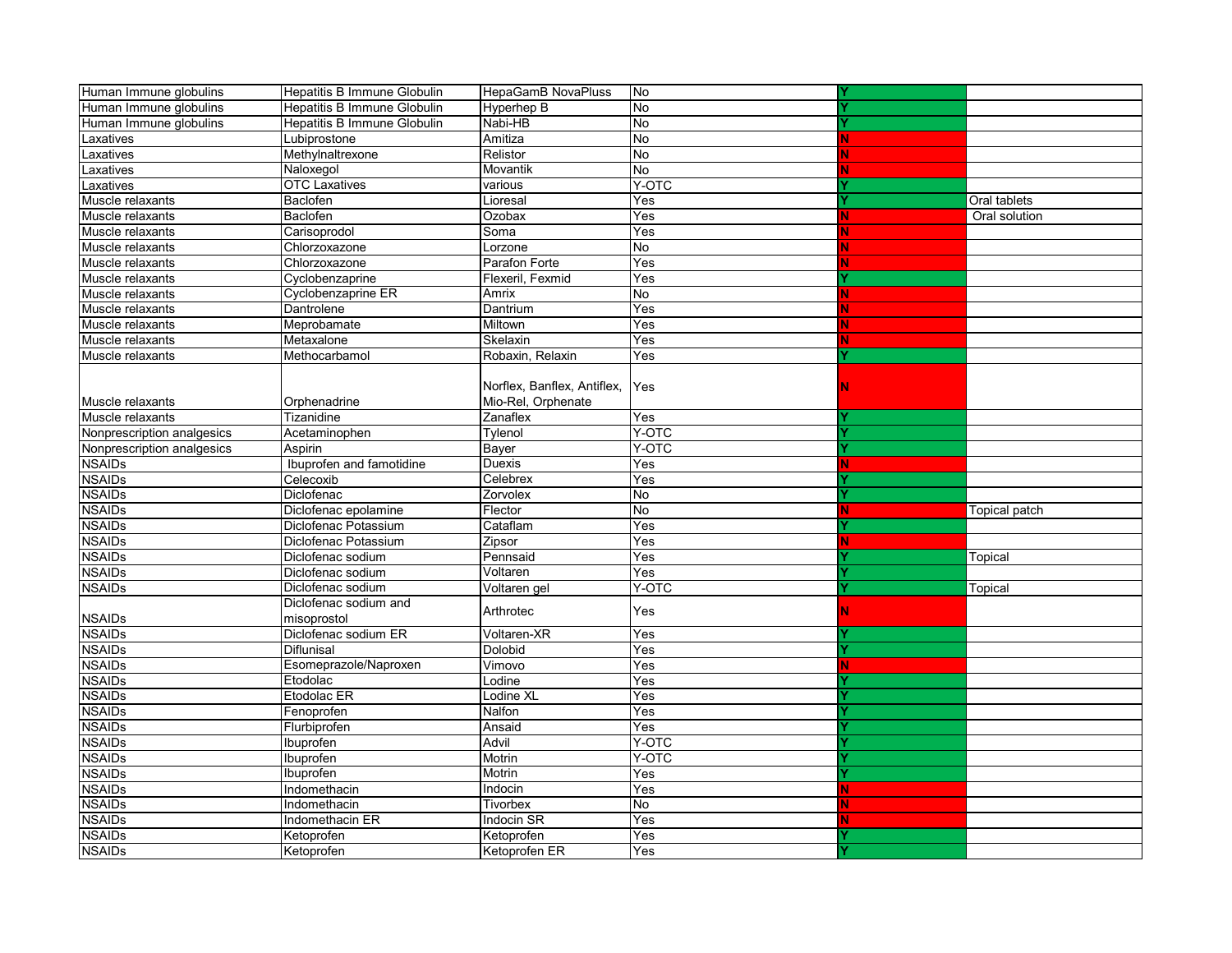| <b>NSAIDs</b> | Ketorolac tromethamine             | Sprix                         | No             |   | Nasal spray, metered       |
|---------------|------------------------------------|-------------------------------|----------------|---|----------------------------|
| <b>NSAIDs</b> | Ketorolac tromethamine             | Toradol                       | Yes            |   | Oral                       |
| <b>NSAIDs</b> | Ketorolac tromethamine             | Toradol                       | Yes            |   | Injection                  |
| <b>NSAIDs</b> | Mefenamic Acid                     | Ponstel                       | Yes            |   |                            |
| <b>NSAIDs</b> | Meloxicam                          | Mobic                         | Yes            |   |                            |
| <b>NSAIDs</b> | Nabumetone                         | Relafen                       | Yes            |   |                            |
| <b>NSAIDs</b> | Naproxen                           | Aleve                         | Y-OTC          |   |                            |
| <b>NSAIDs</b> | Naproxen                           | <del>чаргозуп, жпаргох,</del> | Yes            |   |                            |
| <b>NSAIDs</b> | Naproxen ER                        | EC-Naprosyn                   | Yes            |   |                            |
| <b>NSAIDs</b> | Naproxen ER                        | Naprelan                      | Yes            |   |                            |
| <b>NSAIDs</b> | Oxaprozin                          | Daypro                        | Yes            |   |                            |
| <b>NSAIDs</b> | Piroxicam                          | Feldene                       | Yes            |   |                            |
| <b>NSAIDs</b> | Sulindac                           | Clinoril                      | Yes            |   |                            |
| Opioids       | Buprenorphine buccal film          | Belbuca                       | No             |   |                            |
| Opioids       | Buprenorphine hydrochloride        | <b>Buprenex</b>               | Yes            |   | Injection for detox        |
| Opioids       | Buprenorphine hydrochloride        | <b>Buprenex</b>               | Yes            |   | Injection for pain         |
| Opioids       | <b>Buprenorphine Hydrochloride</b> | N/A                           | Yes            |   | SL tab for pain            |
| Opioids       | Buprenorphine Hydrochloride        | N/A                           | Yes            |   | SL tab for detox           |
| Opioids       | Buprenorphine transdermal          | <b>Butrans</b>                | N <sub>o</sub> |   |                            |
| Opioids       | Buprenorphine/Naloxone             | Bunavail                      | No             |   | For pain treatment         |
| Opioids       | Buprenorphine/Naloxone             | Bunavail                      | No             |   | Buccal film for detox      |
| Opioids       | Buprenorphine/Naloxone             | Suboxone                      | Yes            | Ν | SL film for pain treatment |
| Opioids       | Buprenorphine/Naloxone             | Suboxone                      | Yes            |   | SL film for detox          |
| Opioids       | Buprenorphine/Naloxone             | Zubsolv                       | N <sub>o</sub> | Ν | SL tab for pain treatment  |
| Opioids       | Buprenorphine/Naloxone             | Zubsolv                       | <b>No</b>      |   | SL tab for detox           |
| Opioids       | <b>Butalbital</b>                  | Fioricet                      | Yes            | N | (combos) Barbiturates      |
| Opioids       | Codeine                            | Codeine                       | Yes            |   |                            |
| Opioids       | Codeine/Acetamin                   | Tylenol #34                   | Yes            |   |                            |
| Opioids       | Dihydrocodeine                     | Trezix Synalgos-DC            | <b>No</b>      |   |                            |
| Opioids       | Fentanyl buccal                    | Fentora                       | Yes            |   |                            |
| Opioids       | Fentanyl buccal film               | Onsolis                       | No             |   |                            |
| Opioids       | Fentanyl lollipop                  | Actiq                         | Yes            |   |                            |
| Opioids       | Fentanyl nasal spray               | Lazanda                       | <b>No</b>      |   |                            |
| Opioids       | Fentanyl sublingual spray          | Subsys                        | No             |   |                            |
| Opioids       | Fentanyl transdermal               | Duragesic                     | Yes            |   |                            |
| Opioids       | Fentanyl transmucosal              | Abstral                       | No             |   |                            |
| Opioids       | Hydrocodone bitartrate             | Vantrela ER                   | No             |   |                            |
|               |                                    | Hysingla ER/Zohydro           |                |   |                            |
| Opioids       | Hydrocodone bitartrate ER          | ER                            | <b>No</b>      |   |                            |
|               |                                    | Hycet/ Lorcet/ Lortab/        |                |   |                            |
| Opioids       | Hydrocodone/acetaminophen          | Norco/ Vicodin/ Zamicet       | Yes            |   |                            |
|               |                                    | Vicoprofen/ Ibudone/          |                |   |                            |
| Opioids       | Hydrocodone/Ibuprofen              | Repraxain/ Xylon              | Yes            |   |                            |
| Opioids       | Hydromorphone                      | Dilaudid                      | Yes            |   |                            |
| Opioids       | Hydromorphone ER                   | Exalgo                        | Yes            |   |                            |
| Opioids       | Levorphanol                        | Levo-Dromoran                 | Yes            |   |                            |
| Opioids       | Meperidine                         | Demerol                       | Yes            |   |                            |
| Opioids       | Methadone                          | Methadose                     | Yes            |   |                            |
| Opioids       | Morphine                           | Morphine                      | Yes            |   |                            |
| Opioids       | Morphine ER                        | Avinza                        | Yes            |   |                            |
|               |                                    |                               |                |   |                            |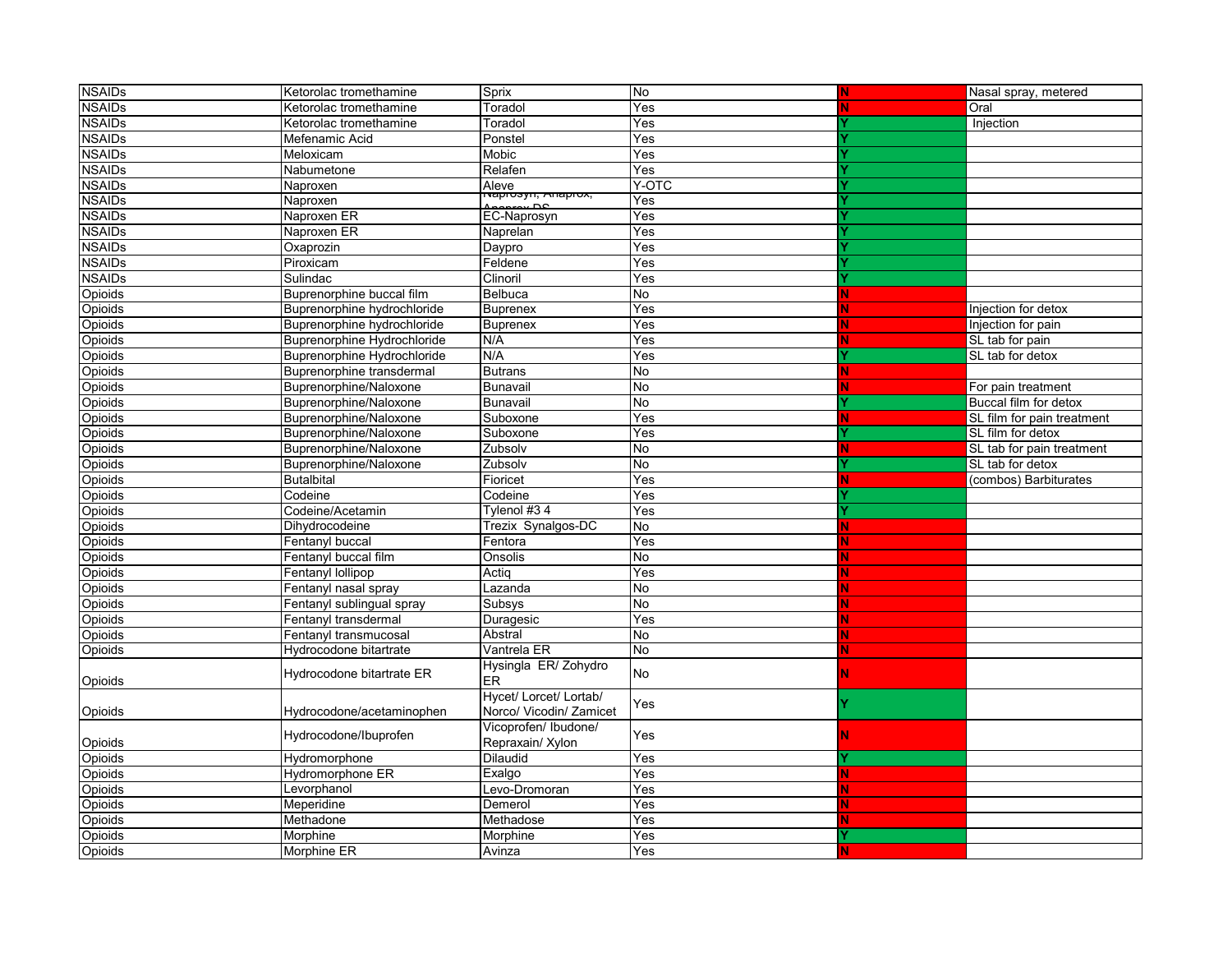| Opioids                     | Morphine ER                   | Kadian            | Yes                     | N  |                      |
|-----------------------------|-------------------------------|-------------------|-------------------------|----|----------------------|
| Opioids                     | Morphine ER                   | MS-Contin         | Yes                     |    |                      |
| Opioids                     | Morphine ER / Naltrexone      | Embeda            | No                      |    |                      |
| Opioids                     | Morphine sulfate              | Arymo ER          | No                      |    |                      |
| Opioids                     | Morphine sulfate              | Morphabond ER     | No                      |    |                      |
| Opioids                     | Naloxone                      | Naloxone          | Yes                     |    | Injectable           |
| Opioids                     | Naloxone                      | Narcan            | No                      |    | Intranasal           |
| Opioids                     | Naloxone                      | <b>ZIMHI</b>      | No                      |    | Prefilled injectable |
| Opioids                     | Oxycodone                     | Oxaydo            | <b>No</b>               |    |                      |
| Opioids                     | Oxycodone                     | OxylR             | Yes                     |    |                      |
| Opioids                     | Oxycodone                     | Targinig ER       | No                      | N  |                      |
| Opioids                     | Oxycodone                     | Troxyca ER        | No                      |    |                      |
| Opioids                     | Oxycodone                     | Xartemis XR       | No                      |    |                      |
| Opioids                     | Oxycodone                     | <b>Xtampza ER</b> | No                      |    |                      |
| Opioids                     | Oxycodone ER                  | OxyContin         | No                      |    |                      |
| Opioids                     | Oxycodone HCL                 | RoxyBond          | No                      | N  |                      |
| Opioids                     | Oxycodone/acetaminophen       | Percocet          | Yes                     |    |                      |
| Opioids                     | Oxycodone/aspirin IR          | Percodan          | Yes                     | N. |                      |
| Opioids                     | Oxycodone/ibuprofen IR        | Combunox          | Yes                     | N  |                      |
| Opioids                     | Oxymorphone ER                | Opana ER          | No                      | Ñ  |                      |
| Opioids                     | Oxymorphone IR                | Opana             | Yes                     |    |                      |
| Opioids                     | Pentazocine lactate           | Talwin            | Yes                     | N  |                      |
| Opioids                     | Pentazocine/Naloxone          | <b>Talwin NX</b>  | Yes                     | N  |                      |
| Opioids                     | Propoxyphene hcl              | Darvon            | Yes                     | N  |                      |
| Opioids                     | Propoxyphene napsylate        | Darvon-N          | <b>No</b>               | N  |                      |
| Opioids                     | Propoxyphene/acetamin         | Darvocet          | Yes                     | N  |                      |
| Opioids                     | Sufentanil                    | Dsuvia            | No                      | N  | Sublingual           |
| Opioids                     | Tapentadol                    | Nucynta           | No                      | N  |                      |
| Opioids                     | Tramadol                      | Ultram            | Yes                     |    |                      |
| Opioids                     | Tramadol ER                   | Ultram ER         | Yes                     |    |                      |
| Opioids                     | Tramadol ER, biphasic         | ConZip/Ryzolt     | No                      | N  |                      |
| Opioids                     | Tramadol/Acetaminophen        | Ultracet          | Yes                     |    |                      |
| Opioids                     | Ziconotide                    | Prialt            | <b>No</b>               | N  | Morphine pump        |
| Oral corticosteroids        | Methylprednisolone            | Medrol            | Yes                     |    |                      |
| Oral corticosteroids        | Prednisone                    | Prednisone        | Yes                     |    |                      |
| PPI (Proton Pump Inhibitor) | Dexlansoprazole               | Dexilant          | No                      | N. |                      |
| PPI (Proton Pump Inhibitor) | Esomeprazole                  | Nexium            | Y-OTC                   |    |                      |
| PPI (Proton Pump Inhibitor) | Lansoprazole                  | Prevacid          | Y-OTC                   |    |                      |
| PPI (Proton Pump Inhibitor) | Omeprazole                    | Prilosec          | Y-OTC                   |    |                      |
| PPI (Proton Pump Inhibitor) | Omeprazole/Sodium Bicarbonate | Zegerid           | Y-OTC                   | N. | For pain treatment   |
| PPI (Proton Pump Inhibitor) | Pantoprazole                  | Protonix          | Yes                     |    |                      |
| PPI (Proton Pump Inhibitor) | Rabeprazole                   | Aciphex           | $\overline{\text{Yes}}$ | N. |                      |
| Prostaglandins              | Misoprostol                   | Cytotec           | Yes                     |    |                      |
| Sedative-hypnotics          | Diphenhydramine               | Benadryl          | Y-OTC                   | N  | For insomnia         |
| Sedative-hypnotics          | Eszopiclone                   | Lunesta           | Yes                     |    |                      |
| Sedative-hypnotics          | Promethazine                  | Phenergan         | Yes                     | N. |                      |
| Sedative-hypnotics          | Ramelteon                     | Rozerem           | Yes                     |    |                      |
| Sedative-hypnotics          | Trazodone                     | Desyrel           | Yes                     | N  |                      |
| Sedative-hypnotics          | Zaleplon                      | Sonata            | Yes                     |    |                      |
| Sedative-hypnotics          | Zolpidem                      | Ambien            | Yes                     |    |                      |